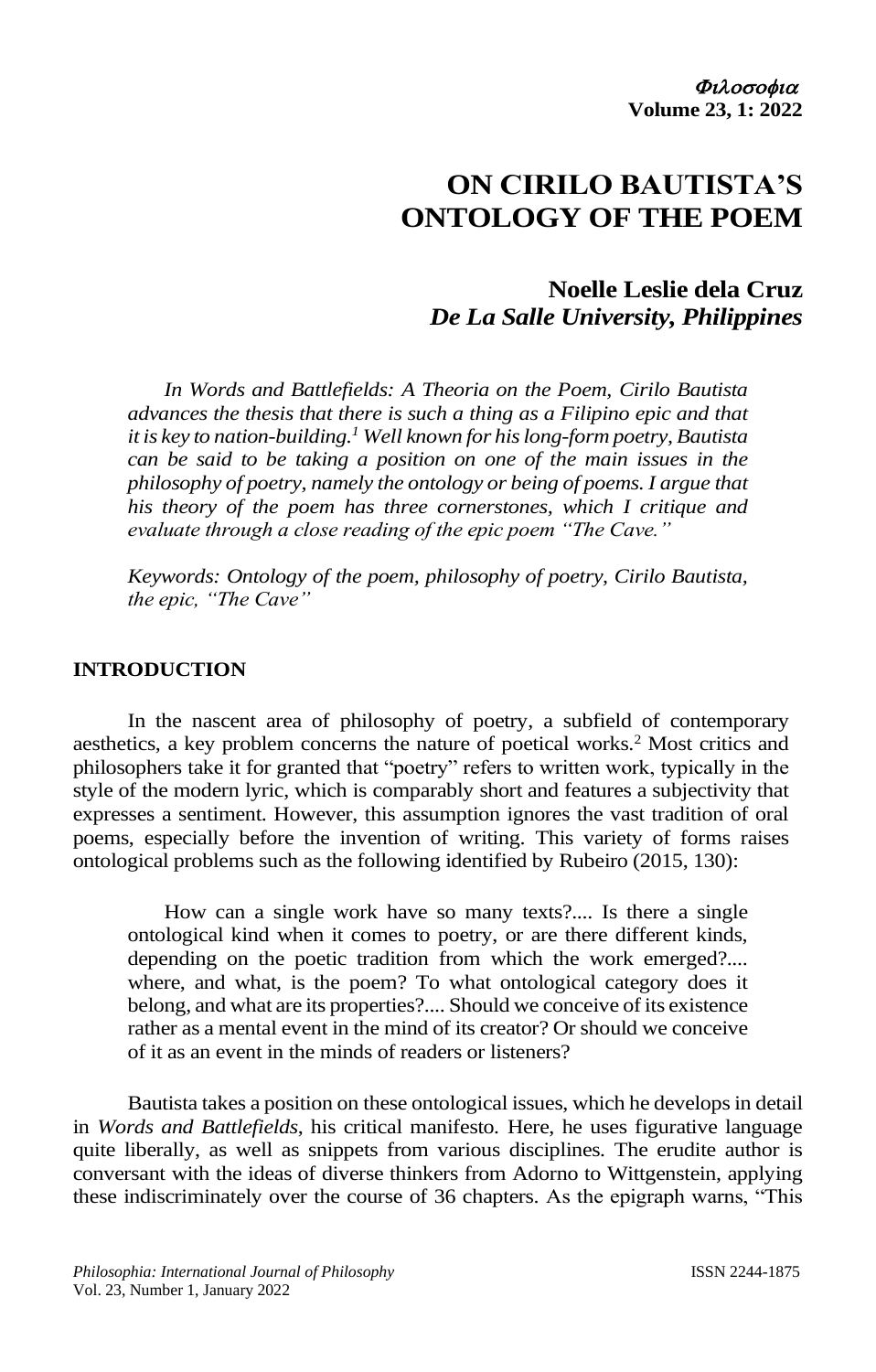discourse on the poem is actually a theory disguised as a parable disguised as history disguised as sociology disguised as a poem. One should be wary of disguises" (Bautista 1998, i). This poses a challenge indeed for anyone who's trying to parse the text for arguments. However, from a careful study of it, one may identify three cornerstones of Bautista's theory of the poem, as follows:

- 1. The poem is an imagined object, a linguistic disguise of reality, which has the potential to become or supplant reality;
- 2. The culture and history of a people constitute the essence of a poem; and
- 3. Thus, poetry is a site of nation-building, which justifies the revival of the epic form in Bautista's own works.

### **THE RUBBER TOWER**

The first cornerstone of Bautista's theory has to do with the imagination and the process by which it affects reality. The "Rubber Tower," the notion of which bookends the whole essay, is initially defined as "the mind's obligation to perceive as the only reality" (Bautista 1998, 1). Thus, it refers either to the poetic imagination or the imagined poem, possibly both. Bautista (1998, 61) preserves the distinction between the imagination and reality: "For the poem is not captured reality, nor reality transformed; it is language pretending to be reality." There is something warlike in this dynamic, as the metaphor of the Tower implies. "The poem was the first emergence in mankind of a verbal disguise to cover man's aggressive nature," continues Bautista. As the verbal disguise of reality, the poem performs the work of transformation that primitive practices such as warfare used to enact upon the world.

Any achievement of consciousness involves struggle or conflict, after all. Thus, the Tower is something to be climbed; its chambers spaces where "torture" may take place. Its connection to the verbal arts is evident in the following passage:

The enemies will come surely, armed with crossbows and javelins and pick-axes and machetes to systematically destroy the Rubber Tower; but in the meantime, the wind hides it, though it is visible to the naked eye. The wind that ruffles the water writes the worm's obituary, all the syllables on the stone that capture and fury and futility of his biography, while the artificial mantle of mourning shakes as if in grief. Only words can scrape the Word growing like a fungus on the tomb. To read the words as they read the Word, as it were, is the central process in grasping the mystery of the Rubber Tower. (Bautista 1998, 5-6)

The creation of meaning through poetry is a siege-like affair, a monumental conquest in comparison to which the poet himself or herself is but a lowly worm. But while the poet's achievements can only be very small and mundane, it is his or her painstaking work that distills the essence of art. The imagery of decay underscores human mortality, which the poem, as a made thing, ultimately transcends. Echoing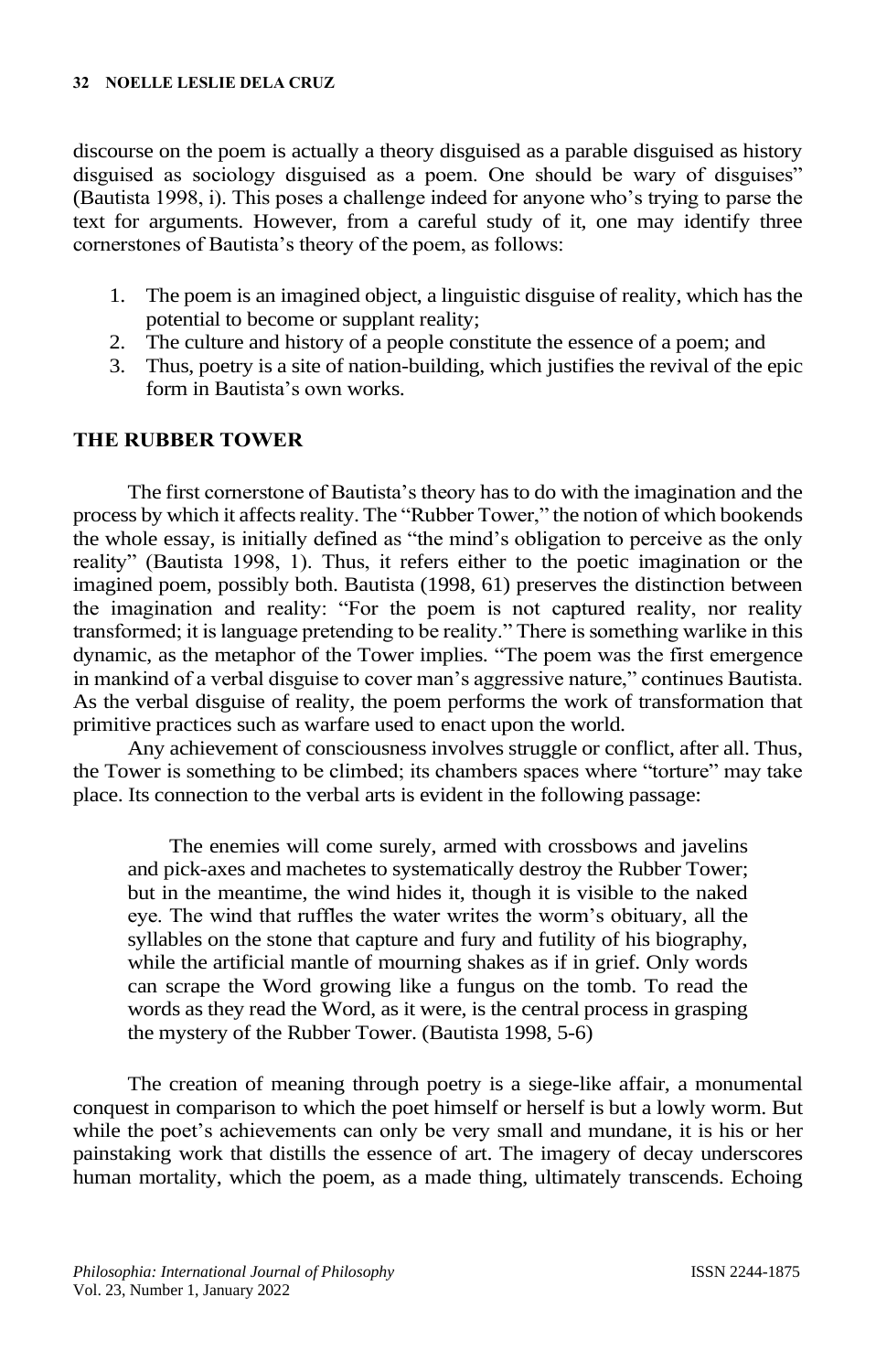Roland Barthes's famous remarks about the death of the author, Bautista (1998, 80) writes,

The poem is a death and a resurrection at the same time. The poet dies into the language which in itself is the death of reality. Insofar as the words are concerned, he is as good as dead when he moves his pen to impress the first letters on the page—the rest merely formalizes his necrological progress. From then on, the poem records itself, that is, it kills the poet's reality by creating a new reality out of his bones.

The "Rubber Tower" is a site of struggle not only in terms of the poet's relationship with his or her craft, but also in terms of the clash of competing views. Bautista (1998, 69, 78) writes of the "war of poems" which is carried out on "the plane of discourse," and the fact that a poem "can only be wrecked by other poems." Meanwhile, in certain places, the word "poem" shifts in meaning from a verbal work of art to a belief or ideology, as when Bautista (1998, 54) compares and contrasts "the poem of religion" (e.g., Islam, Christianity) with "the poem of the world" (e.g., tyranny, democracy)—both of which advocate the slavery of the individual. These ideological clashes can have very real consequences, as when "the poem masquerading as reality becomes reality" (Bautista 1998, 67). This can be seen in the pernicious effects of what he refers to as "the American poem":

The American poem, disguised as a religious poem, and using a benevolent mask, accomplished [American President William] McKinley's objectives with a little blood on the side—a total of 278,232 deaths, 600 million dollars, pestilence, betrayals, assassinations, and family dislocation.

These sinister aspects aside, the successful poem tends to abet social change (Bautista 1998, 90). From the perspective of a repressive regime, the subversive poem is an intolerable rival government (Bautista 1998, 47). Indeed, It can be used in the service of a revolution: "If coercion is the last form of power, revolution is the last form of poetry. Structural antagonisms, terrorized masses, and hungry mobs fill Filipino poems because they fill Filipino streets" (Bautista 1998, 48).

In this way, the poetic imagination plays a crucial role in shaping reality. Thus, it motivates the movement of cultural and national history, which brings us to the second cornerstone of Bautista's theory of the poem.

# "**THERE COULD ONLY BE FILIPINO POEMS**"

A central thesis of *Words and Battlefields* is the inextricability of cultural identity from the poem. Any literary classification must be made "in the light of culture, for the poem possesses the energies that reveal its cultural base and direction."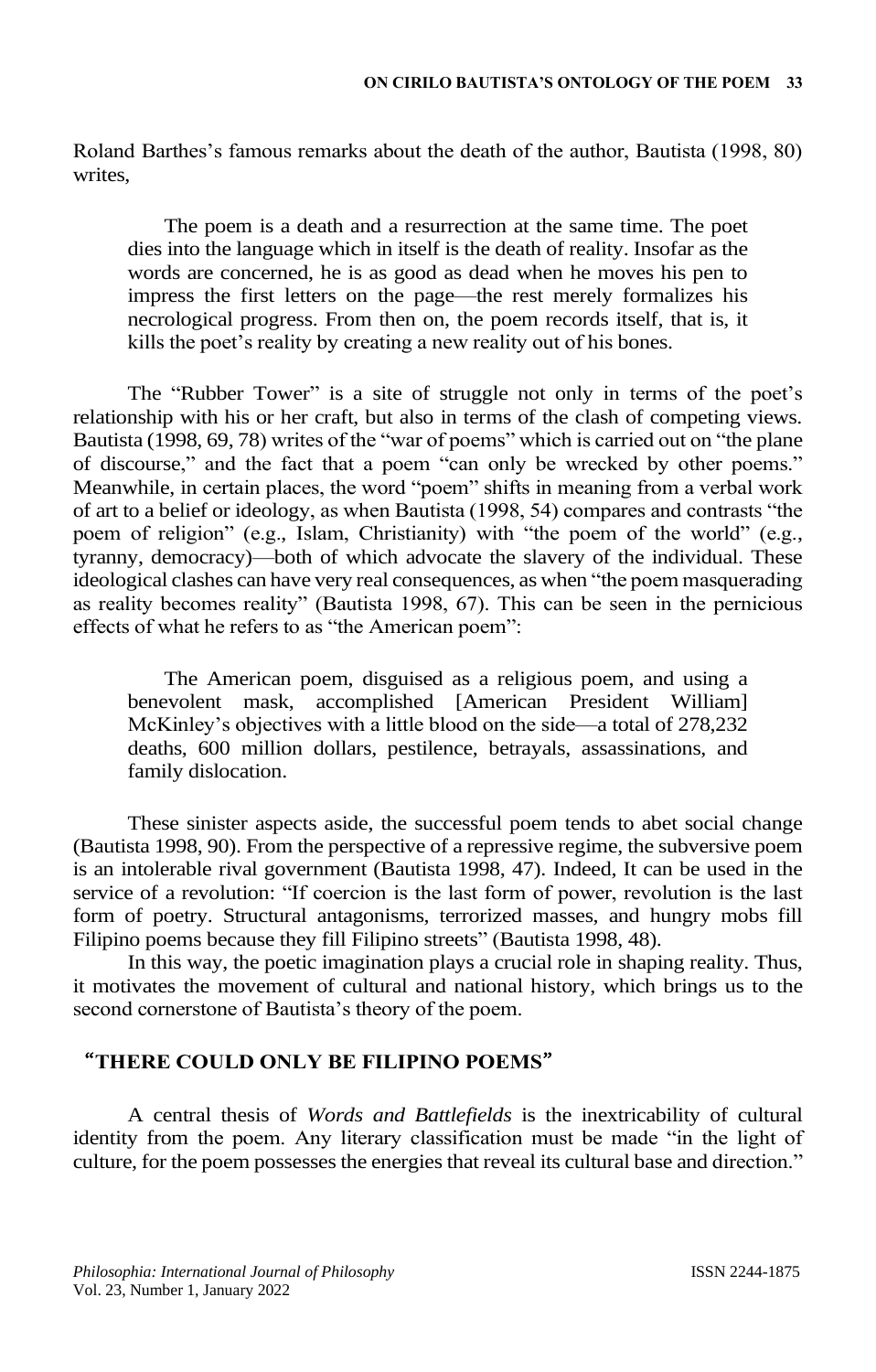This entails the rather big claim that "there could only be Filipino poems, Chinese poems, Tibetan poems, etc." (Bautista 1998, 21).

In line with this cultural essentialism, the "textual strategies" of the Filipino poem consist of three idiomatic Tagalog expressions: "*Isulat mo sa tubig*" ["write it on water"], "*pagputi ng uwak*" ["when the crow turns white"], and "*lantay na ginto*" ["pure gold"]. Bautista mines the traditional meanings of these expressions, with their inevitable cultural underpinnings, in order to describe a uniquely Filipino poetics.

The first saying connotes futility, as anything written on water is bound to dissolve. The attitude arising from this observation is a symptom of the colonization and miseducation of the Filipino psyche. Thus, modern Filipino poems tend to express a sense of alienation:

… he wrote on water a book of water, in the attempt to destroy his words even before they came to existence so that they would be eternal. Ho! Ho! And what did he write? His radical debts, the tally of things he never enjoyed, his people's sadness and their joys also, his ritual dreams and dreamy rituals. (Bautista 1998, 8)

The second saying, the full rendition of which is "*pagputi ng uwak, pag-itim ng tagak*" ["when the crow turns white, when the egret turns black"], refers to the impossibility of an event ever happening. In this sense, it is comparable to the English idiomatic expression, "when pigs fly." Bautista's interpretation adds another layer to it, such that one may refer to the possibility *of* impossibility—at least in relation to the endless interplay of meaning in the Filipino poem. While no ultimate meaning may be pinned down in the text, the text paradoxically becomes meaningful precisely because of its continuous hermeneutic evolution. Meaning is impossible, yet possible at the same time. This can only stem from "the Filipino's enormous capacity to dislocate realities by unshackling words from their umbilical cords" (Bautista 1998, 15). For him, "a poem... is not a factuality of text but an ever-recurring re-arrangement of text; in this light also, it must be seen that a poem is never a final poem, for it is in a state of flux" (Bautista 1998, 17).

Lastly, the third saying alludes to the common practice of panning for gold. Just as the process involves the sifting of what is valuable from the sediments, so too must the Filipino poet struggle to articulate a pure message on the basis of the cultural past. Writes Bautista (1998, 10),

Did what he say contain what he thought? Did what he think contain what he said? For only in mutual containment can national harmony correspond to national expression, making possible a productive exegesis. At the same time, the textual texture between words—the solid nothing had to be retrieved and posited against the utterance of the national consciousness to discover thresholds of experiences that remained unexamined.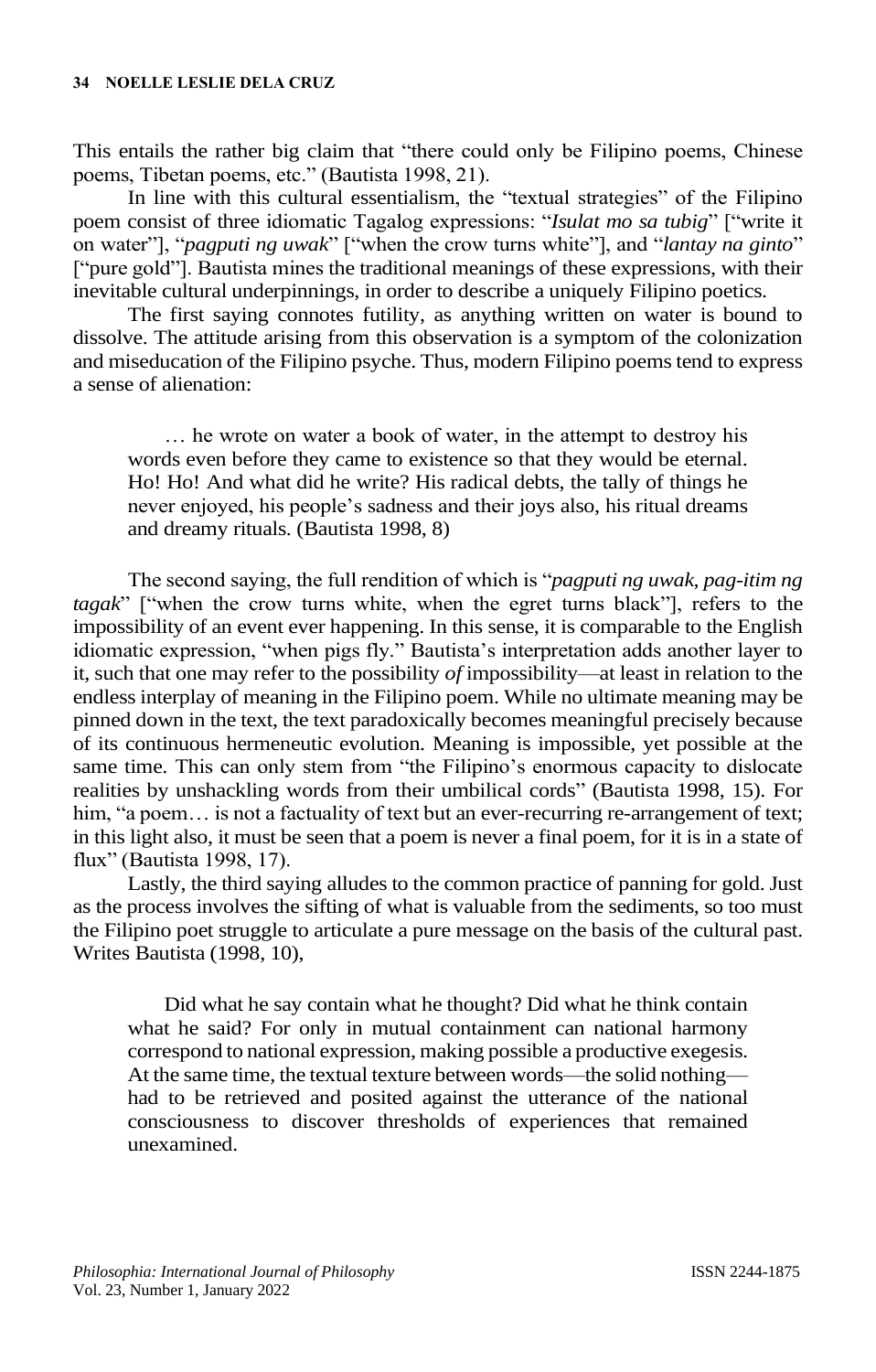Some sifting must also be done in interpreting the text of a nation's history. Along this vein, Bautista (1998, 13) presents a brilliant and unusual reading of Philippine history during the long centuries of Spanish rule, drawing a parallel between two deaths: that of Magellan in the 1520s at the hands of the natives, and that of Rizal in the 1890s at the hands of the colonizers:

When the natives killed Magellan, they interrupted the inter-textual congruence of Euro-Asian utterances and interposed a non-literary belligerence; when the Spaniards killed Rizal, they transformed a literary text into a political text, and encouraged a literary belligerence. In both cases, there was textual confrontation. The inability of the people to interpret the absence of text between the two texts—the meanings that are not meanings—caused them to live in more than three centuries of misery.

Thus, the skills of poetic crafting (i.e., writing the past) and critical reading (i.e., interpreting the past) are intertwined. Inasmuch as the Filipino poet is a creature of his or her cultural history, he or she can only produce Filipino poems.

This second aspect of Bautista's theory of the poem is perfectly embodied in *The Trilogy of Saint Lazarus*. Though the work is too complex for me to do it justice here, it is worth noting that it is the application *par excellence* of his arguments. The work takes its name from the saint whose feast day it was when the Spaniards first sighted the Philippine archipelago on March 16, 1521 (Bautista 2001, ix). The trilogy includes the following epic poems, each composed of at least 3,000 lines and published separately over the course of almost 30 years: *The Archipelago* (1970), *Telex Moon*  (1974), and *Sunlight on Broken Bones* (1998).<sup>3</sup> Bautista (2001, x) summarizes their content thus:

The first book begins with the colonization of the Archipelago and ends with the conviction of Rizal; the second concerns Rizal's exile to Dapitan and ends with his return to Manila; and the third begins with the Philippine revolution and ends with the EDSA upheaval.

From the foregoing, it is evident that the contribution of Bautista's poetry to the articulation of Filipino-ness cannot be underestimated. Poetry and a country's history are intertwined. He believes that "History as a development of the poem, of being, ensures the continuity of national consciousness, builds and maintains its understructure" (Bautista 1998, 31). Indeed, his oeuvre is comparable to that of Homer and Virgil, epic poets who shaped Greek and Italian histories, respectively. Analogously, *The Trilogy of Saint Lazarus* aims to fill the gaps of Philippine history (Bautista 1998, 95).

# **BAUTISTA'S REVIVAL OF THE EPIC**

Related to the centrality of culture and history in Bautista's theory of the poem is the third and last cornerstone of it. As his work shows, the epic form is significant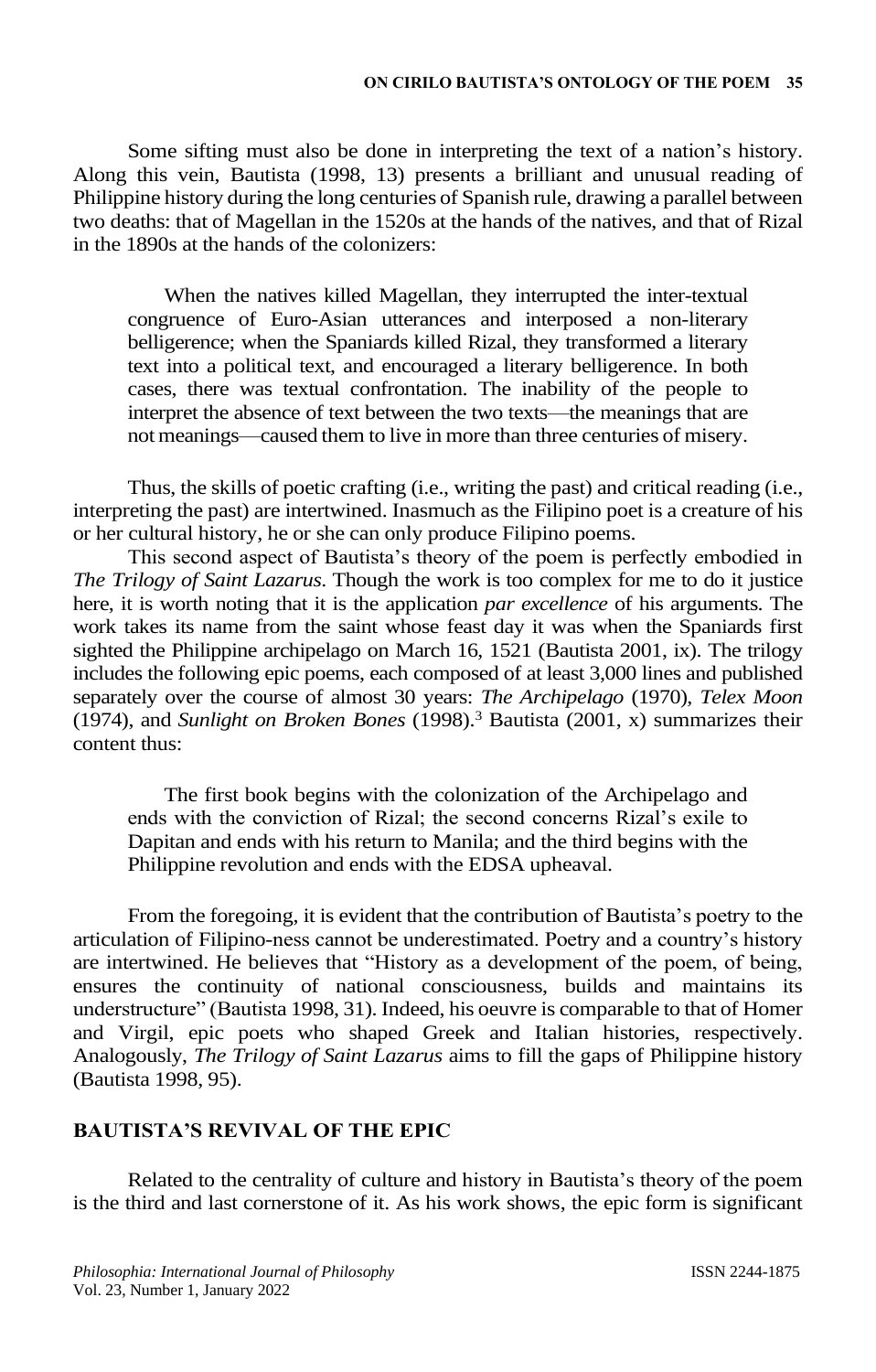in the writing and (re-)imagining of a nation. A simple though not unproblematic definition of the epic is "a long heroic and nationalistic poem" (Johns-Putra 2006, 2). This underscores the significance of form in the composition of any national literature. Bautista's revival of the epic entails an advocacy of a structural shift from the visual to the aural, and consequently a stinging polemic against what remains to be the prevalent literary style, i.e., the lyric.

Nowadays, most people understand the term "poetry" to mean the modern lyric, although there are certainly other competing contemporary styles such as language poetry and spoken word poetry. Traditionally defined, the lyric is a "necessarily brief… record of a momentary experience distilled and compressed to reveal feeling and emotion" (Lindley 1990, 188). Although poetry has many different forms, such as the elegy, the epic, and the narrative, at some point in history, the lyric mode became dominant. Modernity and the invention of printing are crucial factors, as poems began to be read and reflected upon silently rather than performed or sung. This development saw a historical shift from a pre-modern preoccupation with the external world to a modern concern with consciousness and subjectivity, as well as a shift from communal concerns toward personal ones (Oppenheimer 1989, 3-12, *passim*).

When the 27-year-old Bautista burst into the Philippine literary scene with the publication of his first book, *The Cave and Other Poems* (1968), the writer Nick Joaquin welcomed what he described as "a new manner in Philippine verse: the long line, a more heroic music that departs from the conversational tone so stylish among our young poets, and shy, muted rhymes." He continues,

Bautista is the long-needed break-away from the lyric tradition that [Jose Garcia] Villa created. Our verse has too long tried to be casual and exquisite about God and Me. Our young poets seem to shy away from hard verse. They get stuck in soft statements about themselves smoking a cigarette or drinking beer while pondering a lonely world. …. At his best, Bautista can swing the long line and sustain it on page after page, sustaining both the intricate thought and the music of the intricacy until one becomes, as in Wallace Stevens, the harmonium on which the poet improvises. (Joaquin 1968, 1).

Indeed, in his own writings, Bautista embraces the critical consensus that he represents the antithesis of the older and arguably more internationally renowned Villa. In keeping with the view that culture and history are the lifeblood of the poem, Bautista laments the gradual effacement of aural poems such as folksongs. With the invention of writing, the eye replaced the ear, and the poem stopped being a song, thus initiating "the textual tyranny of singular meaning" (Bautista 1998, 72). Accordingly, he criticizes Villa's works:

Jose Garcia Villa, in adopting a rigid form in his experimental works, denied the implicit relationship between the poem's sound and shape, for he limits his text to the visual appeal. His poems lose much of their auditory power because of this. His aesthetics, as explicated in his theory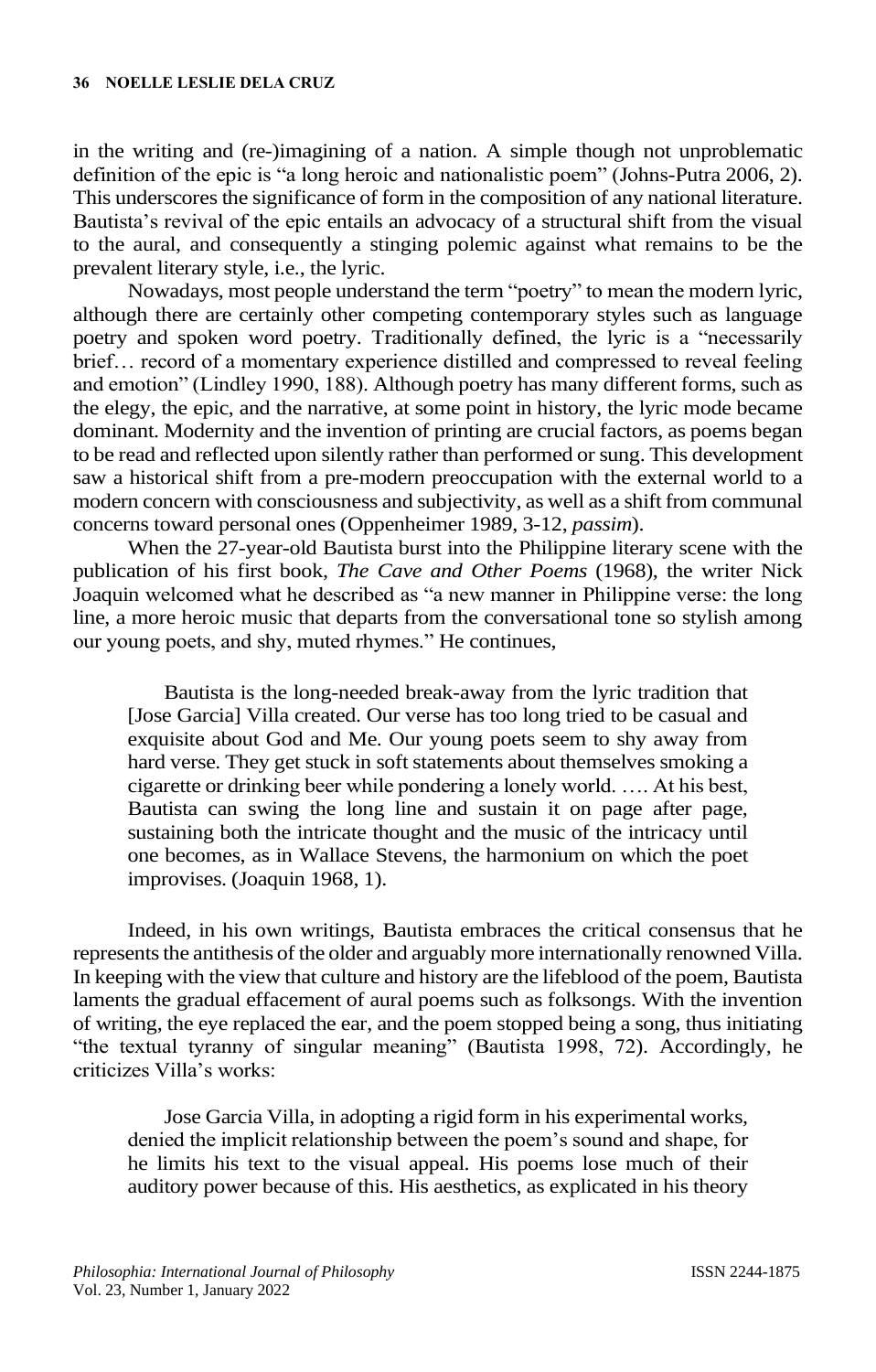of reversed consonants and comma poems, is an accommodation of typographical versatility, a concession to the printing press. Many of his poems are not meant to be heard, nor to be wielded in the battlefield. They are effeminate and would be at ease in the parlor or boudoir. (Bautista 1998, 73)

In his criticism of what he calls the "printing press poem," Bautista draws from the ideas of Marshall McLuhan*.* He is very much against the tyranny of print, by which the paper becomes part of the poem and so controls it. The poem must burn the paper, so to speak, or otherwise "install an ear" on it (Bautista 1998, 100). The poem demands spoken words, which, although ephemeral, have always been linked with consciousness and not with any externality. This is because the shape of the poem is the shape of consciousness at the moment of creation. Thus, Bautista condemns poems that are only meant to be seen, for example, "The Grasshopper" by e.e. cummings and "The, Bright, Centipede" by Villa. Once exiled on the page, a poem is never heard again (Bautista 1998, 103-105). He concludes that the poem as a speech act is superior to the poem as a machine act, in that "the poem's oralness harnesses society's collective genius." By comparison, the visual text is a kind of false history (Bautista 1998, 132).

| $r$ -p-o-p-h-e-s-s-a-g-r                                                                                                                                     | Poem 40                                                                                                                                                                                                                                                               |
|--------------------------------------------------------------------------------------------------------------------------------------------------------------|-----------------------------------------------------------------------------------------------------------------------------------------------------------------------------------------------------------------------------------------------------------------------|
| E. E. Cummings, 1894 - 1962<br>$r-p-o-p-h-e-s-s-a-g-r$<br>who<br>a)s $w(e \text{loo})k$<br>upnowgath<br><b>PPEGORHRASS</b><br>$eringint(o-$<br>aThe):l<br>eA | The, bright, Centipede,<br>Begins, his, stampede!<br>O, celestial, Engine, from,<br>What, celestial province!<br>His, spiritual, might,<br>Golding, the, night, --<br>His, spiritual, eyes,<br>Foretelling, my, Size;<br>His, spiritual, feel,<br>Stamping, in, heat, |
| !p:<br>s<br>a<br>(r                                                                                                                                          | The, radium, brain,<br>To, spiritual, imagination.                                                                                                                                                                                                                    |
| rIvInG<br>.gRrEaPsPhOs)<br>to<br>rea(be)rran(com)gi(e)ngly<br>,grasshopper;                                                                                  | -- JOSE GARCIA VILLA (1908-1997)<br>(From Poems 55)                                                                                                                                                                                                                   |
| Grassphopper" by<br>''The<br>e.e.<br>cummings. Screen capture<br>from<br>poets.org.                                                                          | "The, Bright, Centipede" by Jose Garcia<br>Villa. Screen capture from<br>ambitsgambit.blogspot.com.                                                                                                                                                                   |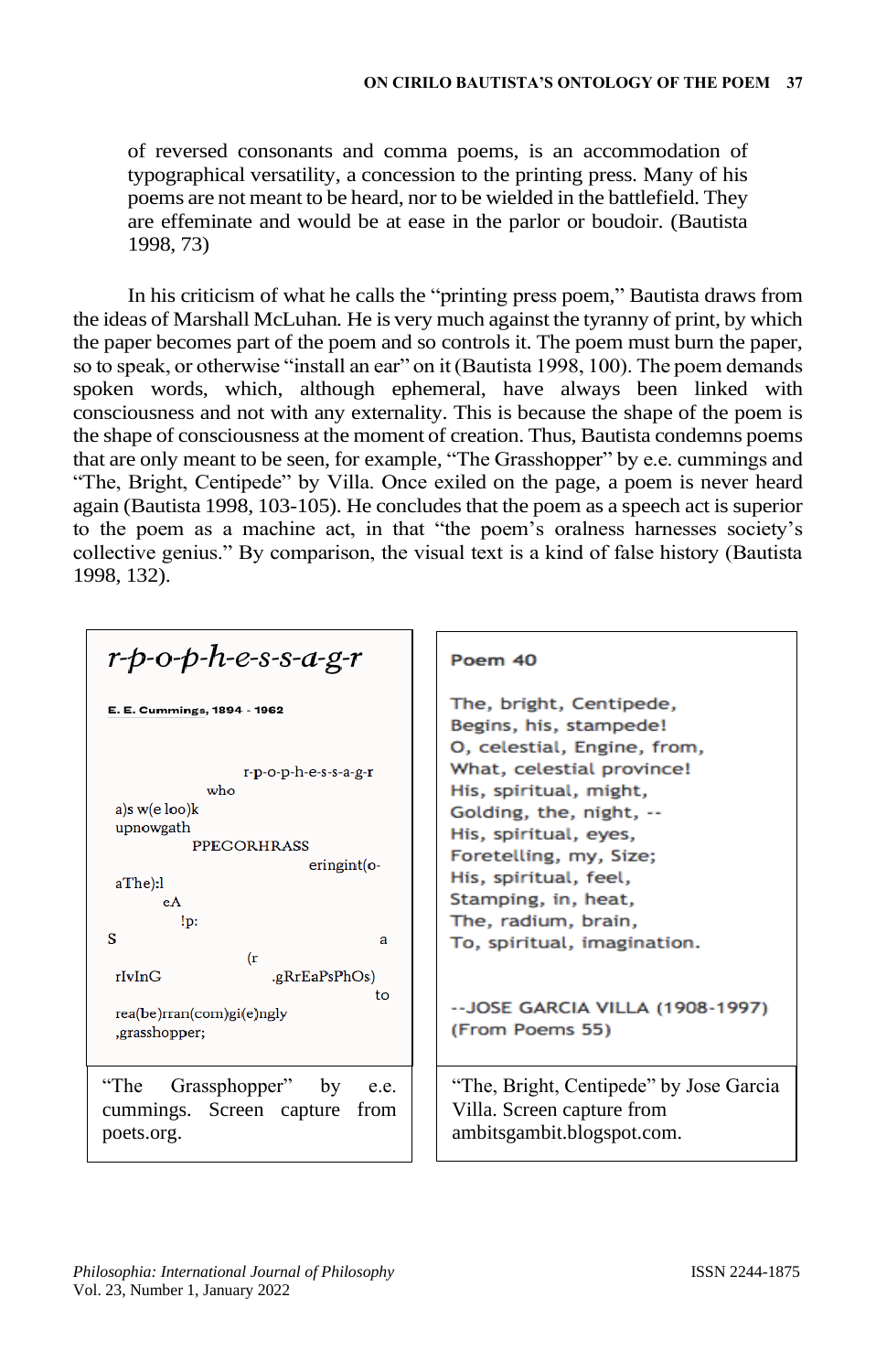#### **38 NOELLE LESLIE DELA CRUZ**

One may, of course, argue that even Bautista's long poems *are* printed works. However, there is a big difference between them and visual poems. Bautista's works are less writerly than bardlike. There is also something essentially declamatory about them. As Demetillo (1995, 217) observes of the poet's unique style,

The most characteristic poems of Cirilo Bautista are projected not as lyric songs but as addresses or public speeches; hence, the long lines and the involved syntax. He does not get into intimate revelations in a lowkey or conversational manner with short lines, but he arranges his hexameter iambics in periodic sentences, the poems being best recited in full-throated voice to capture resonance.

Bautista tends to write in the form of the *literary epic*. According to Beissinger et al. (1999, 7-8),

From the perspective of scholars of folklore, literary epic, unlike oral traditional epic, is usually seen as the creation of a single author, immersed in literacy and everything that literacy brings with it. Literary epic is created with artistic perfection in mind, not expediency of performance. It is imagined as an art form crafted by someone with the leisure to chisel phrases, verses, and sentences, to develop and refine artistic expression with the author's best as the desired outcome.

Although the literary epic is a written form, which is inevitable in light of today's reading and writing culture, its breadth, style, and subject matter harken back to those primitive impulses that underpin a people's communal experiences. Bautista's long poems, though they may be enjoyed and appreciated when silently read, can only achieve the full potential of their form when they are recited in public. Their form and content mark his works as literary objects for a people's shared experience, i.e., as performances. In his theory of the poem, Bautista tries to extend this thesis not just to the epic genre but to the entire poetic tradition.

To underscore the revolutionary implications of Bautista's epic revival project, I shall close this section with an analysis of his long poem "The Cave." I single out this piece partly because of its comparably manageable length and partly because I believe it constitutes an elegy for the dying epic consciousness.

"The Cave" is a five-part poem ostensibly about the famous cave paintings and engravings in Lascaux, France.<sup>4</sup> These are some of the oldest artistic creations, dating back to 20,000 years ago, when anatomically modern humans first emerged (Battaile 1955, 27). The sections of the poem thematically follow the images in various areas of the cave: the Great Hall of the Bulls, the Painted Gallery, the Lateral Passage, the Main Gallery, and the Shaft of the Dead Man. Bautista uses a number of devices, such as making the animals—i.e., the bulls—speak, constructing narratives from the primitive scenes depicted on the walls, and connecting the images themselves to certain events in history, such as the Spanish conquest of Central America.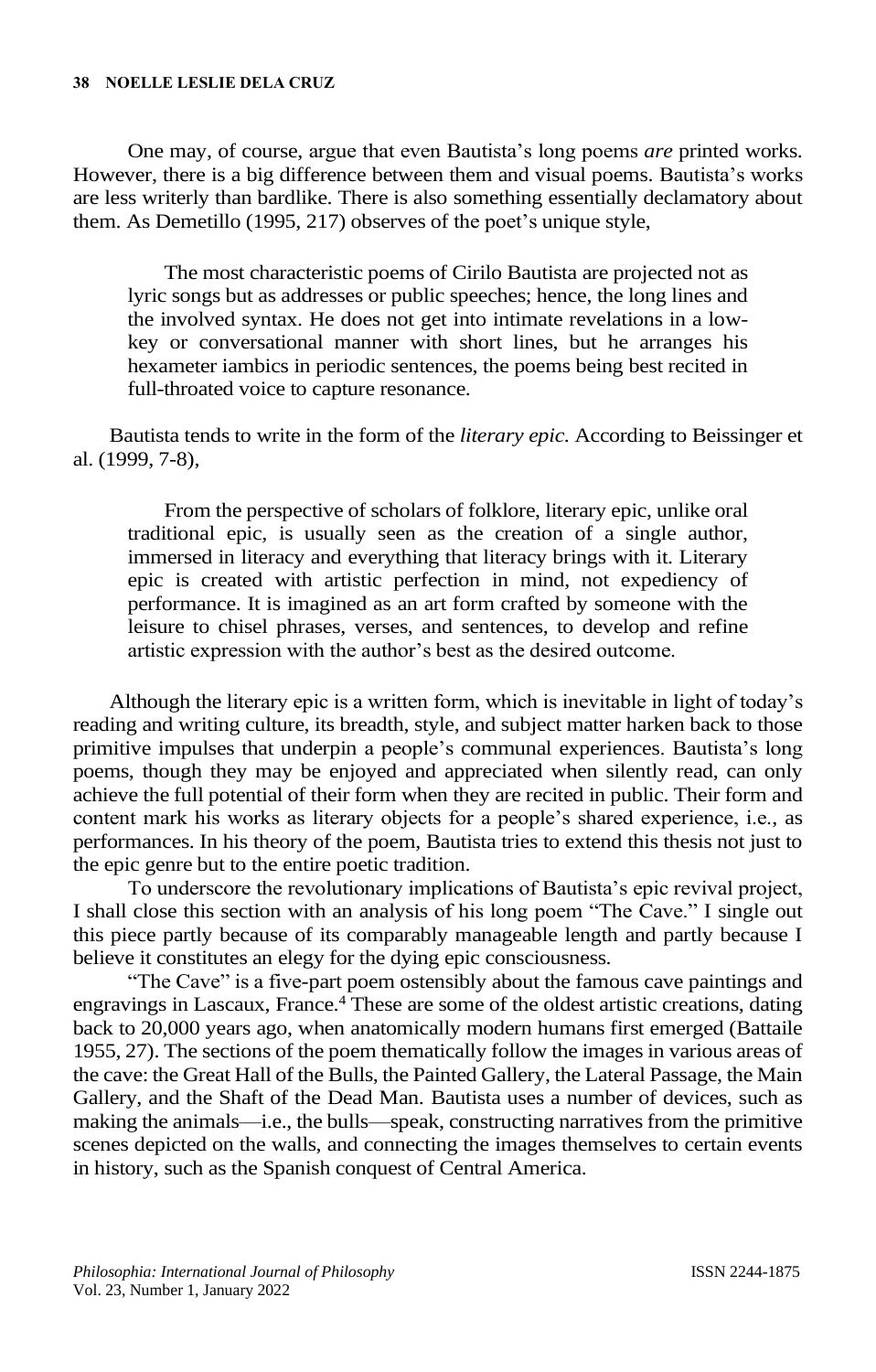

The Hall of the Bulls, Lascaux. Photo by David Purdy, Flickr



"The Cave" is not easily comprehensible and may require at least two or three readings, or even more, for its full significance to emerge. In this regard, I agree with Canilao's observation that the poem represents Bautista's "reordered reality," which is in keeping with the theory of the imagination presented in *Words and Battlefields.*  Before we proceed with a close reading of the text, it is worthwhile to note what kind of transformation Bautista is trying to effect here, by means of the ancient symbols that resonate throughout human history: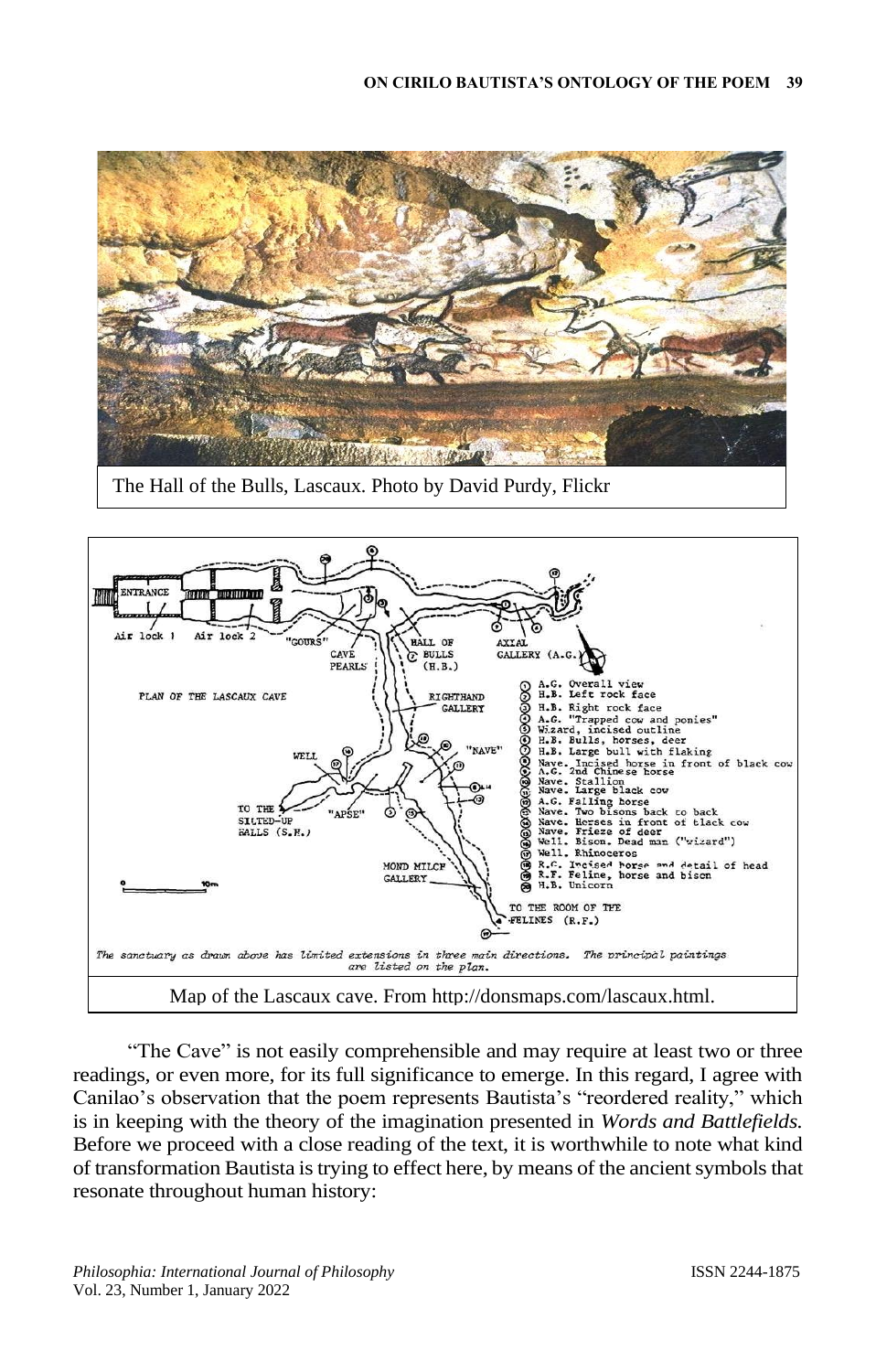Lascaux is much more than the cave and its Paleolithic animal paintings and engravings; it includes ideas about it like the speculations, observations of cave art specialists, anthropologists, artists and even tourists. Lascaux is associated with primitive existence, primitive rituals, primitive art, but existence, rituals, art nevertheless, however primitive. These objective realities have been investigated by the poet through his own initiative. For it was Bautista who "went" to Lascaux and its surrounding "outlands." He contemplated these realities; saw them through his "temperament"…; transformed them; transmuted them; reordered them for the reader's pleasurable and profitable contemplation. (Canilao 1995, 164)

The cave motif features prominently in Western literature, from the myth of Orpheus to Plato's famous allegory. It is also evident in the epic tradition, in which heroes typically embark on an underworld journey (e.g., Odysseus in Homer's *The Odyssey,* Aeneas in Virgil's *The Aeneid*, and Dante in *The Inferno*). These journeys usually facilitate a dialogue with figures from the past and culminate in some form of enlightenment when the hero emerges from the cave. Thus, caves tend to symbolize transition or transformation.

I think Bautista's choice of the Lascaux cave as a setting points to what his poem is centrally about: the epic poet's realization that the oral tradition can never be recovered. Something irrevocable has happened in human history, such that art, as we know it today, bears the mark of loss. Beholding art, we also come face-to-face with the evidence of our own violence—the violence of writing-as-civilization. My reading of "The Cave" echoes Canilao's (1995, 172) view that the poem laments a lack of ancestry, but I disagree with his explanation that this has something to do with modern humans' alienation from God or primitive religion. I argue that instead, we are alienated from the oral epic tradition itself. In this way, "The Cave" is a self-referential epic that tolls its own death.

In the first section, the verse that precedes the speech of the four bulls sets up a static tableau, describing how the great animals have been petrified on the walls "Without sound, and soundless too their looks bred/ In perpetual primitiveness…." Vividly depicted, they appear to be alive, but their "brains and hearts [are] pulsing in silence/ Like a wound" (Bautista 1968, 60). Reading these lines in terms of Bautista's aural/visual dichotomy suggests the tragic defeat of heard-words to seen-words. The first bull's declaration that "At the moment/ Of vision one sees nothing" may as well be a description of the emptiness of the so-called printing press poem. It is an abortion of sorts (an "abstraction of the womb, wrought/ In destruction before it was born"). The bull is like the clever experimental poem printed on the page, which has no life beyond the confines of its paper frame. As he says, "I am caged in the brilliance of my greatness" (Bautista 1968, 61).

The speech of the other three bulls has a similar elegiac tone, expressing both sadness and pain. The third bull brings up a recurring reference, which is the Spanish conquest of Mesoamerica and the eventual destruction of the Aztec and Maya cultures.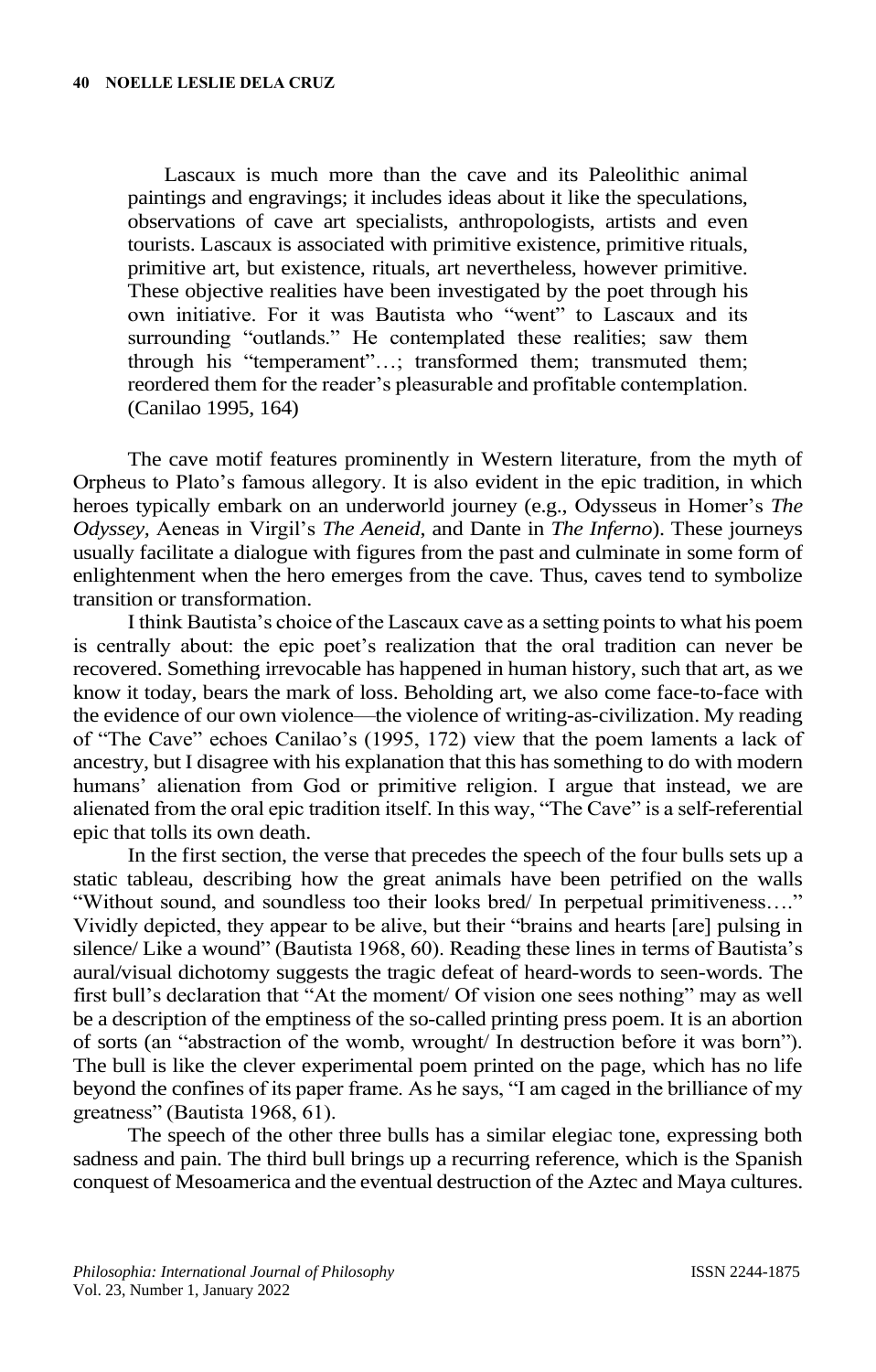These atrocities are to have lasting effects, even for history's victors. It is hinted that famous conquistadors such as Pizzaro, Cortes, and Diaz may be in the same predicament as the bulls: "… like us, [they are] lost in/ Our loneliness, denying roots." The third bull ends his speech with the following lines:

> And so, beyond this rock, there is no going, And if we look back, the skeletons of our age Will rise in recognition and at once reckless And defiant will punish us for the betrayal. By us all is to be had, except beginning. (Bautista 1968, 62)

Thus, the expansion of Western civilization during the age of colonization has meant the annihilation of non-Western cultures, a violent loss from which there can be no recovery. This literal slaughter is dramatized in the second section of the poem, which interprets the images on the cave walls from the point of view of a priest performing a ritual animal sacrifice. Fray Landa, a Spanish bishop responsible for the torture and execution of thousands of Maya people, is given some speaking lines in the third verse, in which he ironically deplores the Mayas' religious practice of human sacrifice (Bautista 1968, 64). Clearly, civilization is a betrayal that deprives modern humans of their connection to their roots. In terms of poetic art—Lascaux, after all, is about the birth of art—the advent of written literature and its mass production in the age of print murdered the oral tradition, as in a ritual killing. The art of the primitives can only be seen now as if in a museum; we can never again enter into their consciousness.

The third section of "The Cave," which references the Lateral Passage adjacent to the Hall of the Bulls, may be read as a statement about poetic form. It describes the uncomfortable confines of the area, concluding that "If 'form follows function,'/ Then the shape of freedom is love,// Then the Passage is not shaped love,/ Nor shaped dream—an error in architecture…." Here is a place where "ecstasies… could not be gotten, though/ Beast and artist crawled on bent knees" (Bautista 1968, 67). Compared to the length and breadth of the epic, the lyric is rather short. Might composing sentimental lyric poems, which may not even exceed a single page, be comparable to being stuck in the Lateral Passage, in which one is loveless and deprived of artistic freedom?

The fourth section continues the meditation on aesthetic form. Limestone, a type of sedimentary rock found in cave systems, is described as "the coward/ Medium." Its use by the prehistoric artists is an "error of the mind" as well as an "error of being." It is through the process of limestone's calcification that these prehistoric images have been preserved at all, but Bautista suggests that preservation is actually perversion. The animals desire to express themselves, but the chosen medium limits them: "... watch the darts numbering/ The bison's bones: his imprisonment is steel/ Pursuing the course of lime. Steel and lime/ Are the frieze of enmity scorning Time" (Bautista 1968, 67). There is a tragedy of artistic failure here, likened to the frustrations experienced by artists as diverse as Dante, Bernini, and Van Gogh, the last having committed suicide. The fault inheres in "How the supreme/ Idea pulled by limestone,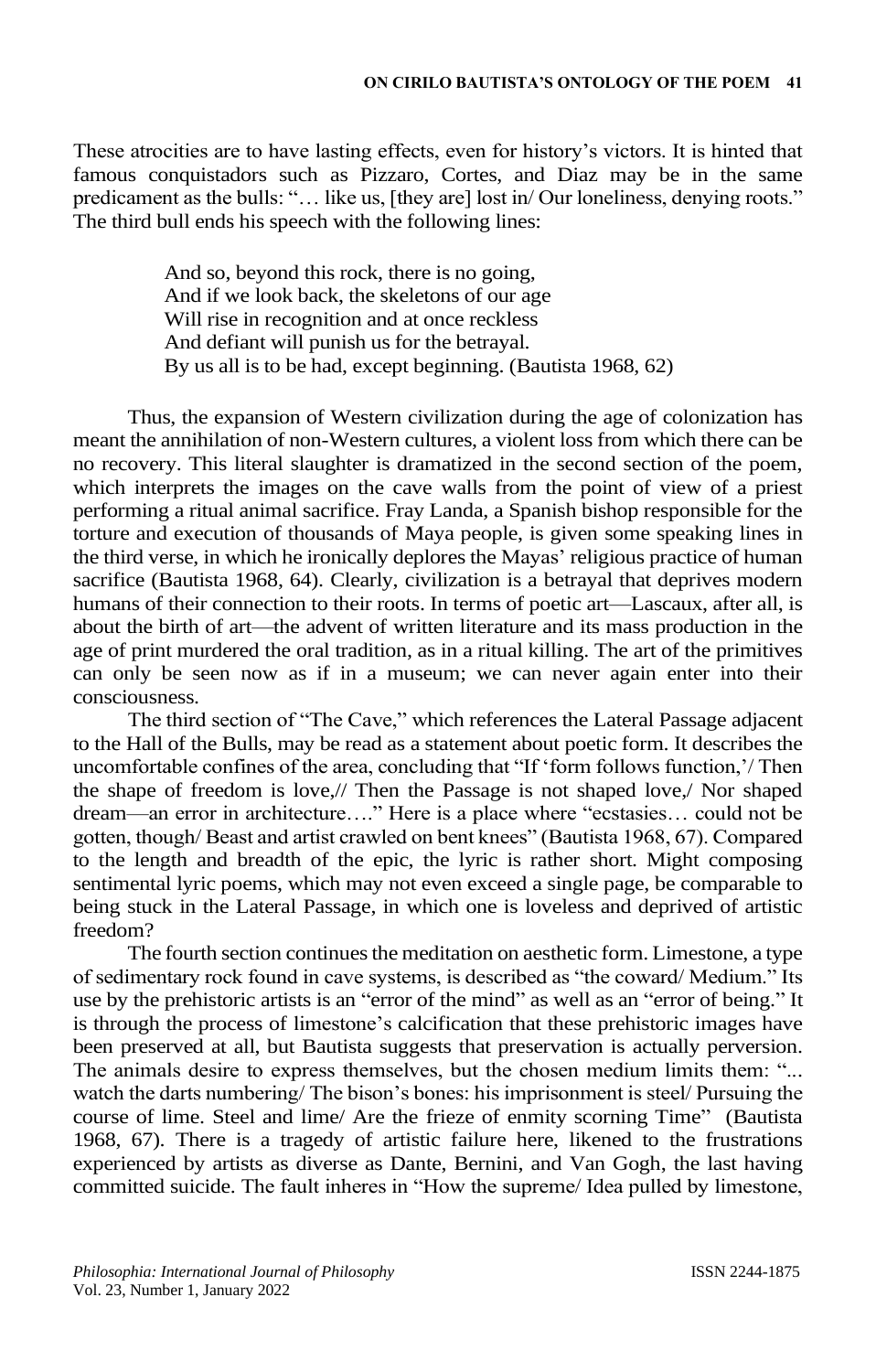#### **42 NOELLE LESLIE DELA CRUZ**

choked itself/ Fell into the precipice and buried itself/ among these rocks" (Bautista 1968, 68). The capacity of the medium to stifle the ambitions of art is evident in these lines, which brings us back to Bautista's criticism of the printed word. As he writes in *Words and Battlefields*, "The paper controls the poem and, by extension, the mind behind the poem" (Bautista 1968, 100). Limestone is to cave art as paper is to modern poetry.



A man with the head of a bird and eight fingers appears to fall prostrate before a wounded bison. From<http://www.kenneymencher.com/> 2015/01/is-this-birdheaded-man-is-this-wounded.html.

Finally, the fifth and last section of "The Cave" centers on a rare depiction of a human figure located in a shaft that is 16 feet deep and presently could not be reached without the aid of a ladder. The figure may be read as the artist, whose "ears/ Must catch precious shadows cold in the grave…." (Bautista 1968, 68). Given his birdlike head, he is imagined as a winged creature, having "soared to his sacred imaginings." However, he is now falling into this pit in the heart of the cave, called a "yawning eye." The eye, as the organ of sight, receives images. Metonymically, it is the artist's capacity to discern: "And thus the bright/ Metaphor, blossoming in metallic/ Fierceness, assaults the eye and squeezes a sight…." However, it seems that whatever is received is not translated into a creative object. "The black pool of the eye has sucked/ The image in, drained its content, till its bone/ Lies shining white" (Bautista 1968, 69). Once again, these lines suggest artistic failure. The latter part of the section tells of how at first, the artist has exuded confidence, only to be proven unequal to his artistic task: "He strode in the glory of his vision,/ Thinking, My eight fingers rule this cave…." It turns out that the metaphor is numerically more than he could handle. It is "The metaphor dressed in thunder, thick with lime,/ Its fifty fingers curled around a hammer/ Which drives him to the edge of the eye." His hubris is to be his downfall.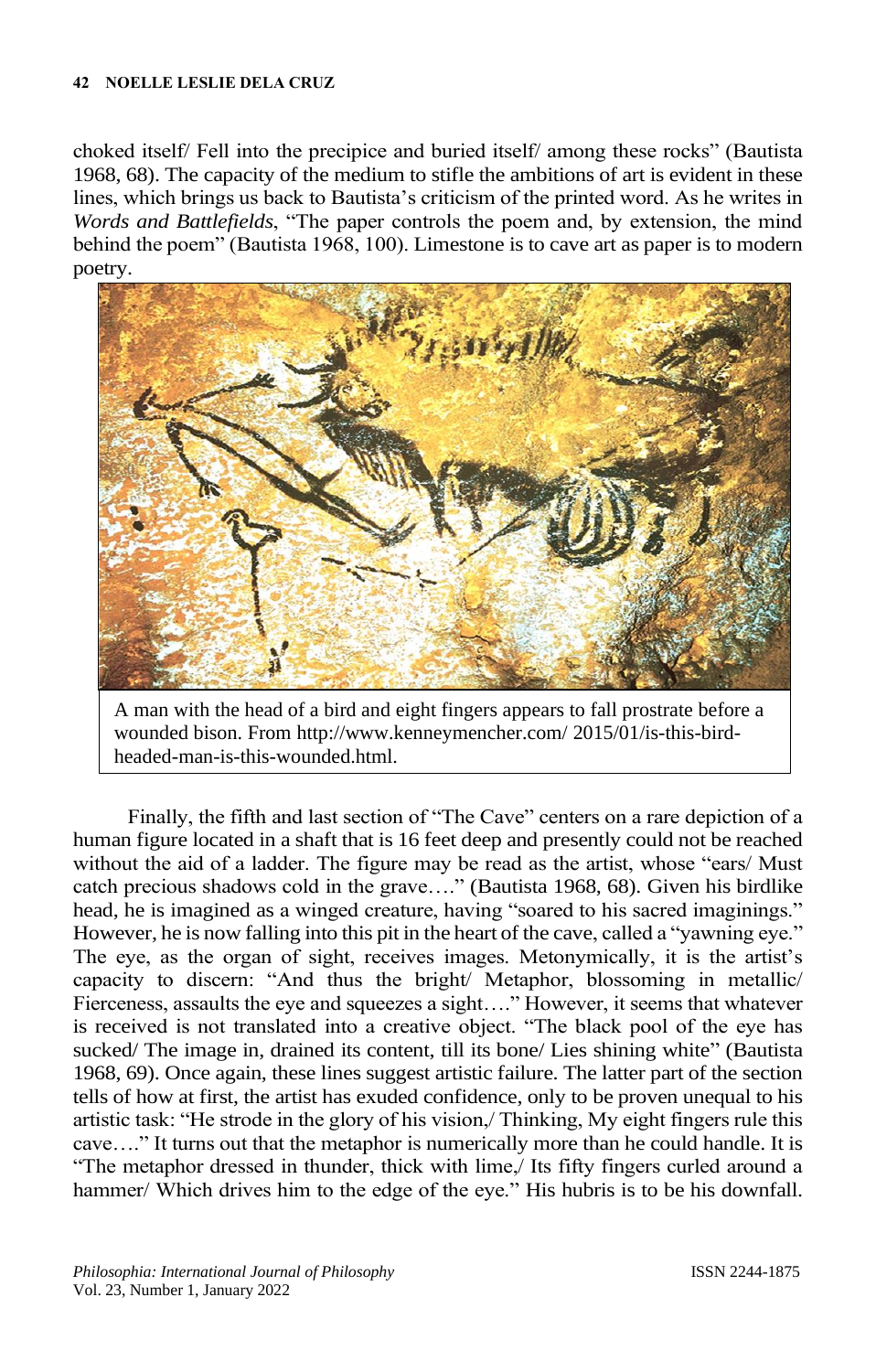He plunges into the shaft, at the bottom of which he finally "lies shattered/ … the metaphor dead in his throat" (Bautista 1968, 70).

As endings go, this last line is a powerful conclusion to a powerful poem. If we pursue the reading of "The Cave" as an elegy for the oral epic tradition, we can interpret the ending as referring to the death of the last bard. The bard's song never gets past his throat. The failure may be due to the enormity of what begs to be expressed (i.e., the "metaphor," a figure of speech that describes one thing in terms of another). However, more likely, it is due to the vices of vision. The shaft the artist falls into is likened to an eye, not a mouth. The mouth is silenced forever. Thus, the visual is the death of the oral/aural.

### **IS THERE SUCH A THING AS A CONTEMPORARY FILIPINO EPIC?**

Thus far, we can see that Bautista's ontology of the poem treats it as an imagined object that can be translated into reality. Furthermore, it is inextricable from a people's culture and history, and as such, can be a site of nation-building. In this section, I present a critique of these key claims.

Any "contemporary Filipino epic" produced from Bautista's framework is open to criticism in at least two respects. First, we may ask what makes it "Filipino." Second, we may ask whether it has a place and relevance in the contemporary setting.

*What makes a Filipino epic?* Any claim that involves the referent of the word "Filipino"—such as Bautista's view that there could only be "Filipino poems" invites vexed discussions about the (im-)possibility of national identity. Benedict Anderson's famous analysis of nationhood in terms of an "imagined community" raises skeptical questions about universally shared facts (as opposed to fictional narratives) of experience.<sup>5</sup> The critic Mikhail Bakhtin has called our attention to the ways in which the epic tends to promote fictions of group identity "bound by linguistic ties (the Homeric epics), tribal bonds (the African poem *Sun-Jata*), religion (the Pentateuch), nationality (Camões's *Lusiades*) or empire (Virgil's *Aeneid*)" (Beissinger et al., 1999, 5). Such fictions tend to erode diversity in favor of an identity that is really based on the experience of a privileged few. For instance, Bautista's notion of the Filipino poem reflects the point of view of a male *ilustrado*, as revealed by his gendered metaphors as well as his preference for the Christian/Hispanic aspects of Philippine history.

The metaphor of the "Rubber Tower" clearly emerges as a phallic symbol regardless of Bautista's conscious intentions. His view of the poetic imagination skews toward the vertical and the linear—dare we say the logocentric? The imagined poem, which reaches toward the sky, is something to be both scaled and defended. Its achievements take place in the context of combat. Indeed, his criticism of Villa's lyric poems is very telling as "effeminate" and incapable of being wielded on the battlefield (Bautista 1998, 73). These gendered associations are, of course, culturally constructed, and arguably a female poet may adopt these conventions just as easily as a male one. But their masculine connotations are undeniable.<sup>6</sup>

Meanwhile, Bautista's privileging of Hispanic culture and the Christian worldview it brought to our shores can be seen in his favored use of the metaphor of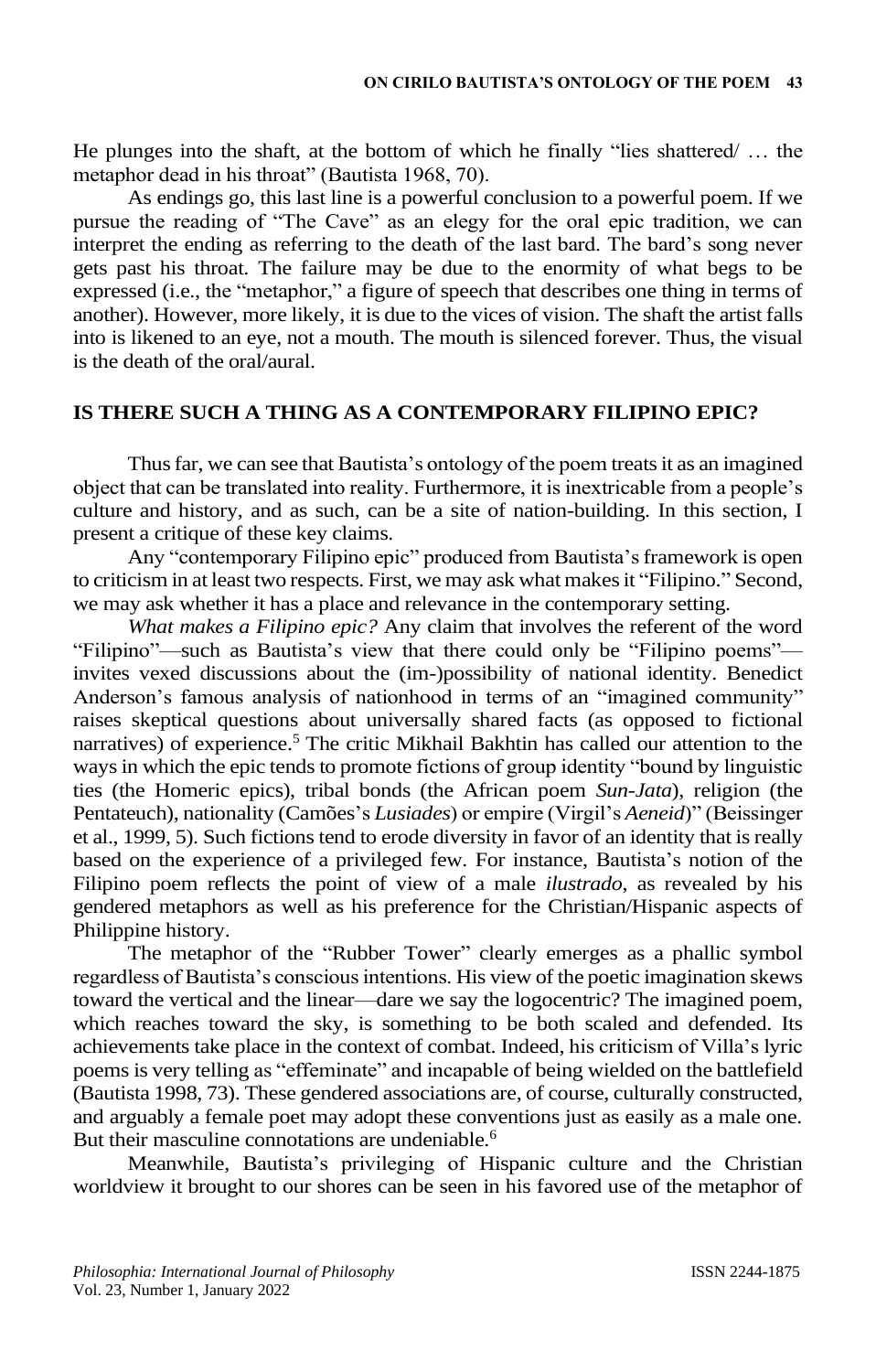transubstantiation in *Words and Battlefields*. For example, he notes how the (Filipino) poem gained an absolute existence with the consciousness of history, through the literary insurgency of Rizal—"and the Flesh was made Word" (Bautista 1998, 28-29). His reading of another Filipino icon, the Catholic priest and rebel Conrado Balweg, repeats this Christian motif, as when Bautista imagines him performing the Eucharist in the wilderness, conflating his person with both the poem and body of Christ (Bautista 1998, 38).

Furthermore, Bautista's epic opus, *The Trilogy of Saint Lazarus*, ignores our pre-Hispanic heritage. Compare this with the work of Alejandrino Hufana in *Poro Point* (1961), in which the author "assumes the role of over 150 personae from the Ilocos region," or that of Ricardo Demetillo in his trilogy based on the folk narrative *Maragtas,* the story of how ten datu groups fled from Brunei and resettled in central Philippines three centuries before the arrival of the Spaniards (Casper 1995, 260). Of course, one may argue that Hispanization is integral to Filipino identity, as the term "Filipino" itself originally referred to Spaniards born in the Philippines during the Spanish colonial era (Wickberg 2001, 49). However, Bautista's decision to begin his epic with Magellan's arrival ignores indigenous narratives which are also part of our culture, no matter how the term "Filipino" may have been derived.

*Can there be a Filipino epic in the contemporary setting?* Bautista's defense of the epic form as superior to the lyric and as encapsulating a people's culture is poignant indeed. Nonetheless, one must also be wary of the view that the aural/epic mode could or should supplant the visual/lyric mode, especially in light of the digital revolution.

The invention of writing has irrevocably changed our consciousness, and no amount of valorization of the oral tradition can bring back an originary or primitive worldview. The epic in its present-day form has largely become a literate affair, and even epics that predated writing are mostly known to us today in their written form. It is true that in some parts of the world, the oral traditional epic survives, but the associated methods of composition and reception take place in a setting that would appear very foreign indeed to a literate person. We learn from Lord (1960, *passim*) that the making of oral poetry involves the use of formulaic expressions and repetitive themes or passages. These serve as memory aids for the singer who performs the piece at the same time that he or she constructs it, with a view to gauging the reaction of the audience. Because of the particulars of their composition, oral poems are markedly different from written ones, both in the pleasures they can give and in the contexts in which they can best be appreciated.

Are there contexts that are conducive to the success of the epic today? A vast number of people who have literary interests are inevitably surrounded by visual language. Bautista's preference for the aural over the visual is hard to sustain given the nature of contemporary media, which renders traditional oral performances as the exception rather than the norm. The exigencies of modern life ensure that digital natives have very compressed schedules, a situation mirrored by their favored media. Going to the cinema has largely replaced watching live dramatic performances, and even movies are increasingly being streamed to devices. Long reading, much less long listening, is precluded by the form through which information usually comes in, e.g., social media posts or tweets. Thus, Bautista's elegiac tone in "The Cave" is understandable. It is difficult to imagine how the epic—even in its written or literary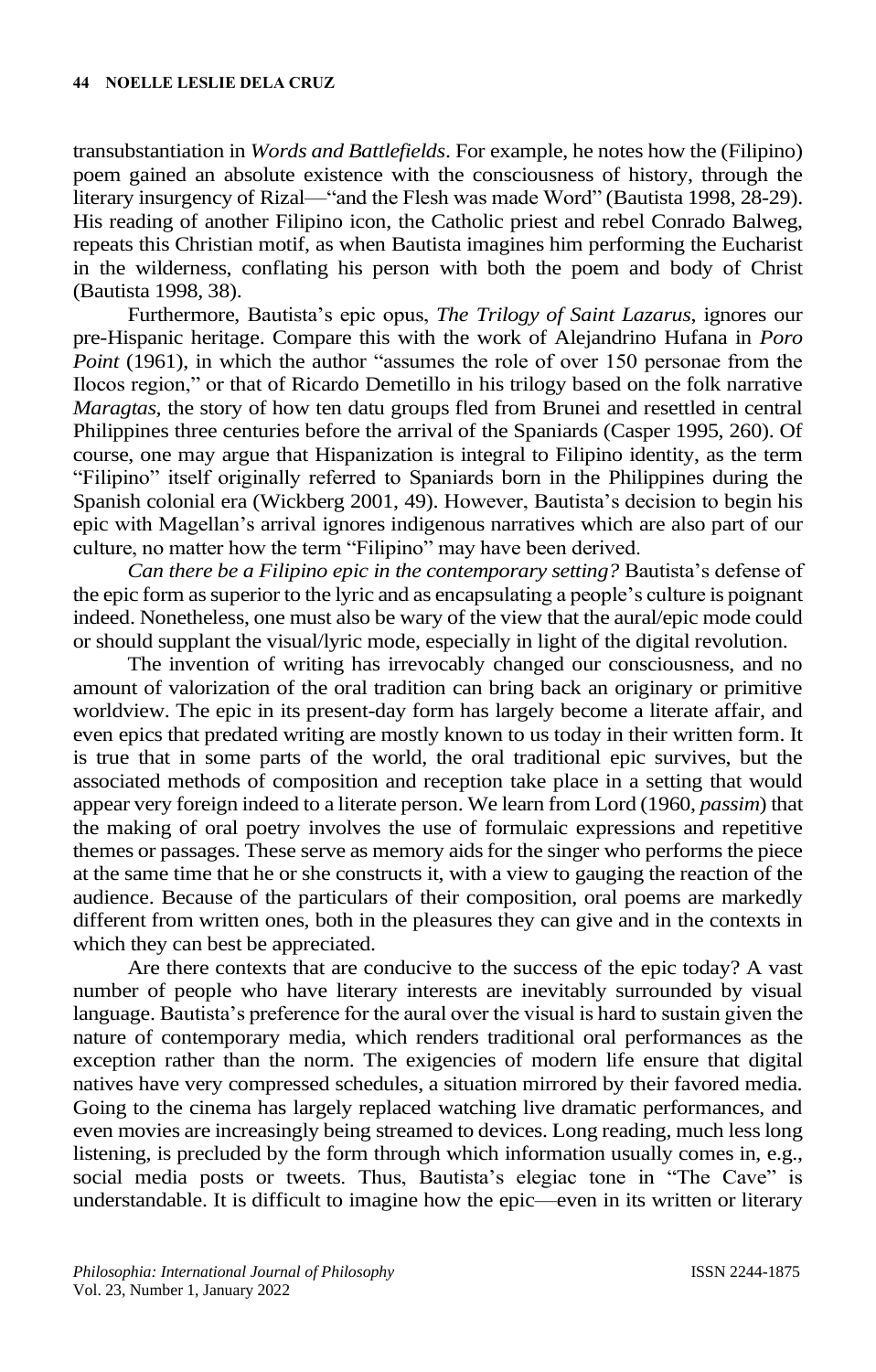form—could make a comeback when people barely even have time for shorter lyric pieces.

This is not to say that it is impossible for the contemporary Filipino epic, as Bautista envisions it, to succeed. To be truly relevant, it needs to be more reflective about its own narratives about cultural identity, taking into account such factors as gender, ethnicity, economic class, sexual orientation, religion, etc. Arguably, this suggestion points to a post-nationalistic project, and I think Filipino poetry is capacious enough to accommodate whatever this project may be.

This is also not to say that the aural element has no place or relevance or that there can be no successful revivals of it. The spoken word poetry movement comes to mind, as well as audiobooks, podcasts, video streaming, and even live billboards people can stare at in standstill traffic. The epic can definitely live and thrive in episodic form, having both visual and aural components. True enough, silent reading has its joys, and I like to think that there will always be serious readers of the epic, no matter how few and far between. However, only by adopting today's technologies of broadcast and performance can this glorious poetic form be finally released from the moldering cave.

# **CONCLUSION**

In sum, Bautista's ontology of the poem has three key aspects, which pertain to (1) how the imagination interacts with reality, as symbolized by the "Rubber Tower"; (2) the central role of culture and history in the construction of the (Filipino) poem; and (3) the superiority of the aural over the visual, or the epic over the lyric mode. Bautista's ideas constitute a viable position on the question of the nature or being of a poem. In this sense, he is clearly a philosopher both through his critical manifesto in *Words and Battlefields* and through his poetic works, which embody his ontological theory.

## **NOTES**

1. Gripaldo (2009) includes this text among a compendium of works of Filipino philosophy. See "The Ideal Poem as the Rubber Tower: A Hermeneutical Analysis of Cirilo Bautista's Theory on the Poem" by Rolando Gripaldo, in *Filipino Philosophy: Traditional Approach Part 1, Section 2* (Quezon City, Philippines: C & E Publishing, 2009).

2. For a comprehensive account of the development of this field, see John Gibson's introduction in the anthology he edited, *The Philosophy of Poetry* (Oxford: Oxford University Press, 2015).

3. Describing his artistic process, Bautista (1998, ix) writes, "In a manner of speaking, from 1963 to 1998, I wrote only one poem, event though I wrote many poems and published seven books of poetry. This was so because every line I made found its way to a larger corpus of lines; every poem I made joined the stream of poems that eventually formed the ocean of an epic. This was the result of a decision I had made earlier."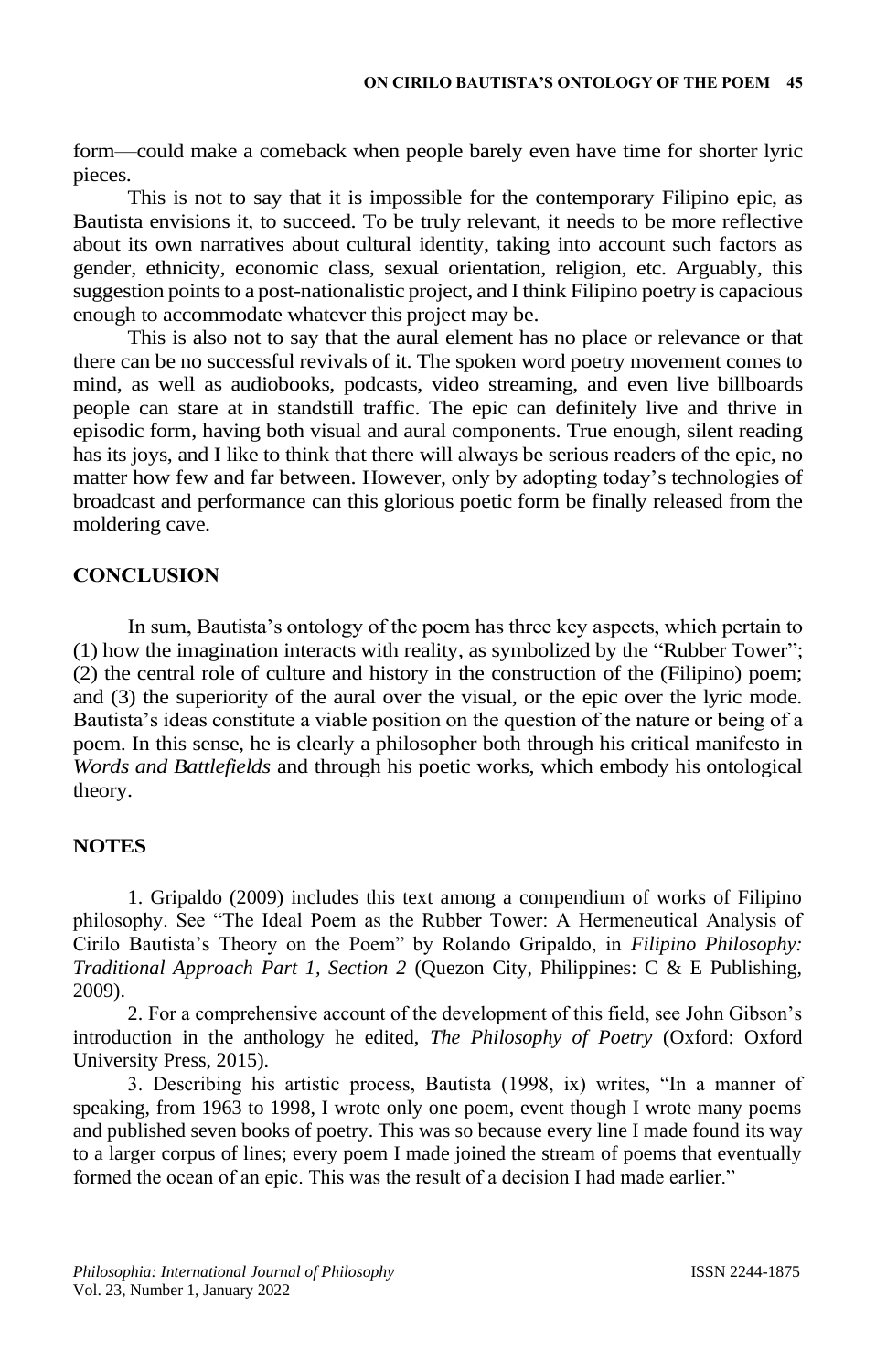4. Canilao (1995, 187) notes that Bautista's source of information about Lascaux was Annette Laming's 1959 book, *Lascaux Paintings and Engravings*.

5. See *Imagined Communities: Reflections on the Origin and Spread of Nationalism* by Benedict Anderson (London and New York City: Verso, 2016).

6. While it is not our main subject matter here, it is useful to look into the genre of the female epic as a corrective to the masculinist tradition. Jeremy Downes in *The Female Homer: An Exploration of Women's Epic Poetry* (Delaware: University of Delaware Press, 2010) provides an in-depth study of epics authored by women. Some famous female epics include *The Descent of Inanna* by the Sumerian high priestess Enheduanna, *Telemachus* by Anna Seward, *Psyche* by Mary Tighe, *Aurora Leigh* by Elizabeth Barrett Browning, *Helen in Egypt* by H.D., *The Journals of Susanna Moodie* by Margaret Atwood, and *Annie Allen* by Gwendolyn Brooks. Meanwhile, a local work that stands out is Merlinda Bobis's *Cantata of the Warrior Woman Daragang Magayon: An Epic* (Manila: Babaylan Women's Publishing Collective, 1993), a retelling of the legend of the Bicolana princess from whose tomb the Mayon Volcano is said to have sprung. Also noteworthy is the *Aliguyon*, an oral epic or *hudhud* which is traditionally sung by Ifugao women (Mariano 1984, 11).

### **REFERENCES**

- Bautista, Cirilo. 1968. *The Cave. The Cave and other poems*. Baguio City, Philippines: Ato Bookshop.
- Bautista, Cirilo. 1998. *Words and battlefields: A theoria on the poem*. Manila: De La Salle University Press, Inc.
- Bautista, Cirilo. 2001. *The trilogy of Saint Lazarus*. Manila: De La Salle University Press, Inc.
- Bataille, Georges. 1955. *Prehistoric painting: Lascaux or the birth of art.* Paris: Skira.
- Beissinger, Margaret, Jane Tylus, and Susanne Wofford. 1999. Introduction. In *Epic traditions in the contemporary world.* Edited by Margaret Beissinger, Jane Tylus, and Susanne Wofford. Berkeley, Los Angeles, and London: University of California Press.
- Canilao, Carlos M. 1995. The Reordered Reality. In *Reading Cirilo F. Bautista*. Edited by Isagani R. Cruz and David Jonathan Y. Bayot. Manila: De La Salle University Press, Inc.
- Casper, Leonard. 1995. Search for the Final Syllable: Cirilo Bautista. In *Reading Cirilo F. Bautista*. Edited by Isagani R. Cruz and David Jonathan Y. Bayot. Manila: De La Salle University Press, Inc.
- Demetillo, Ricaredo. 1995. Cirilo Bautista: Peacocks and minotaurs. In *Reading Cirilo F. Bautista*. Edited by Isagani R. Cruz and David Jonathan Y. Bayot. Manila: De La Salle University Press, Inc.
- Joaquin, Nick. 1968. Introduction. In *The Cave and other poems by Cirilo Bautista*. Baguio City, Philippines: Ato Bookshop.
- Johns-Putra, Adeline. 2006. *The history of the epic*. Hampshire and New York: Palgrave Macmillian.